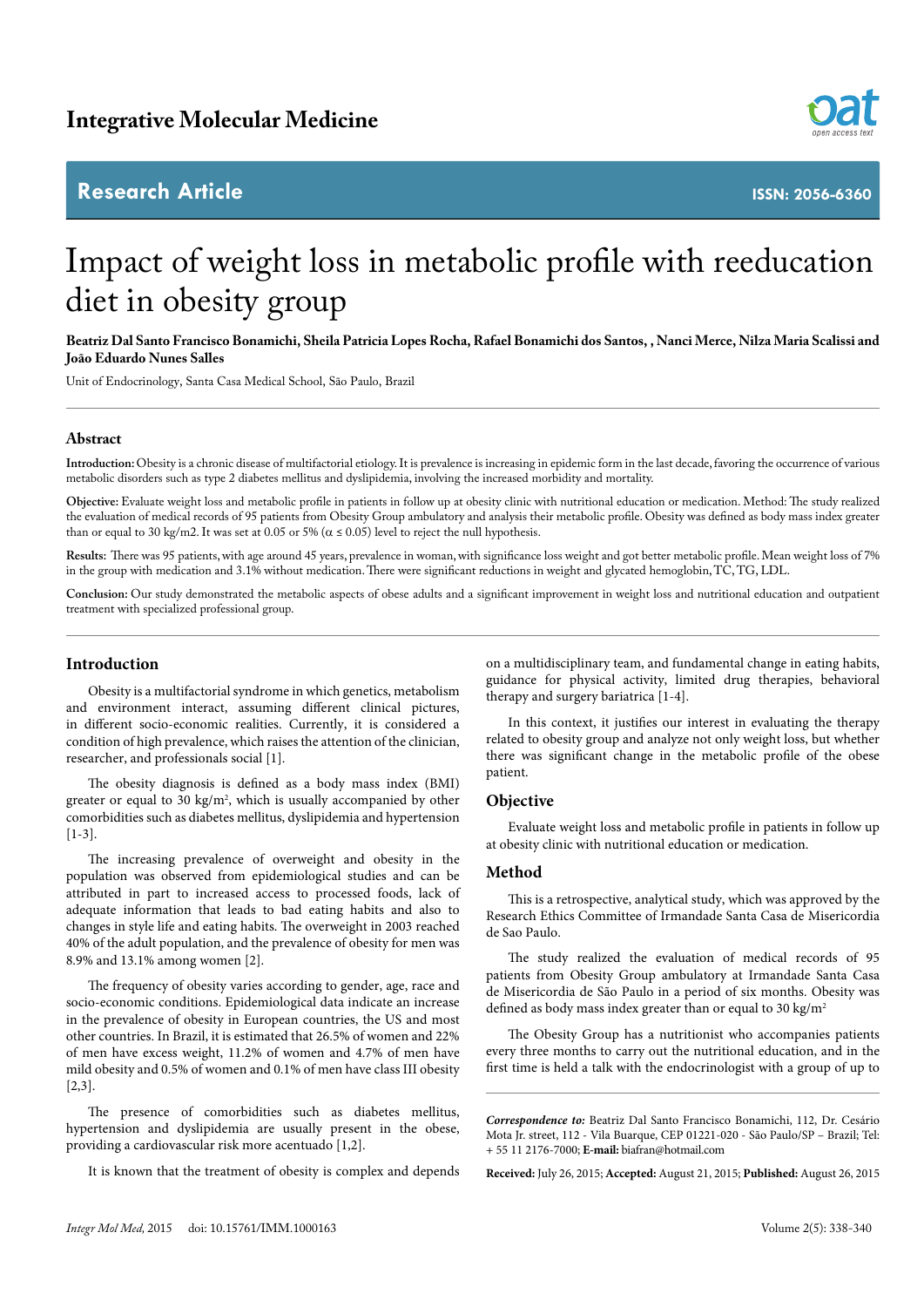20 patients at a time to clarify the obesity harms and the importance of their treatment. Consultations at the clinic with endocrinologist is performed quarterly.

Inclusion criteria: BMI greater than or equal to 30 kg/m<sup>2</sup>, older than 18 years. Exclusion criteria: performing bariatric surgery.

The anti-obesity drugs (orlistat and sibutramine) are prescribed in specific cases, which the patient can no significant weight reduction and when does not have coronary artery disease, hypertension or when it has 60 or more in the case of the second drug. It is noteworthy that the cost of treatment is a limiting factor for most patients.

The metabolic profile was assessed with serum levels of glycated hemoglobin, total cholesterol, LDL and triglycerides. A collection of tests occur at the first visit and 'and assessed the collection after a period of nine months.

They were evaluated: weight, age, body mass index (BMI), gender, age for epidemiological analysis. Individuals present quarterly monitoring which are verified weight and height on the same machine. Statistical analysis was performed using Epi-info software, version 6.0 and Wilcoxon test for paired measures, considering significant result p<0.05.

### **Results**

There were 95 patients, 82 women and 13 men with a mean age of 45.7 years. The general comparison of the weight of groups before (WB) and after (WA) nutricional education and the average glycated before the group (GB) and after the group (GA) can be described in graphs 1 and 2. During analysis, we separated patients who used or not







**Graph 2.** General hemoglobin glycated before and after group in six months.

**Table 1.** Metabolic profile before and after group with medication.

|                    | Before group | <b>SD</b> | After group | <b>SD</b> | p     |
|--------------------|--------------|-----------|-------------|-----------|-------|
| Wheight            | 105.5        | 27.3      | 98.2        | 17.8      | 0.001 |
| H. glycated        | 6.41         | 1.5       | 6.08        | 1.54      | 0.024 |
| <b>Cholesterol</b> | 193.9        | 30        | 181.7       | 30        | 0.005 |
| LDL.               | 117          | 27.4      | 109         | 27.2      | 0.003 |
| TG                 | 150          | 55.5      | 133.1       | 54.6      | 0.001 |

H. glycated: hemoglobin glycated, Cholesterol: total cholesterol, TG: triglycerides

**Table 2.** Metabolic profile before and after group without medication.

|             | Before group | <b>SD</b> | After group | <b>SD</b> | p     |
|-------------|--------------|-----------|-------------|-----------|-------|
| Wheight     | 101.2        | 18.8      | 94.1        | 18.6      | 0.001 |
| H. glycated | 5.96         | 1.03      | 5.81        | 1.05      | 0.092 |
| Cholesterol | 178.5        | 33.6      | 171         | 32        | 0.817 |
| LDL         | 116.1        | 31.2      | 109         | 30.8      | 0.174 |
| TG          | 149.3        | 65.6      | 136         | 50.1      | 0.004 |

H. glycated: hemoglobin glycated, Cholesterol: total cholesterol, TG: triglycerides

medication to better detailment the differences in the treatment group. The results about metabolic profile were more favorable in the group that used medication, but in relation the weight, the loss was important in both. The evolution of patients who used medications to aid weight loss can be observed in Table 1, and not medication in Table 2.

#### **Discussion**

It is known that obesity is a pandemic with significant financial and clinical implications. Studies has demonstrated the interaction of genetic and environmental factors, including socio-cultural factors, nutrition, smoking, alcohol consumption and physical activity [5].

The current treatment of obesity is characterized as a challenge, in that there is a need for action of a team multidisciplinar. As demonstrated in this article, another study with 270 participants also proved that. In a period of two years intensive multidisciplinary treatment was successful in responding to the treatment of obesity. Advanced age, obesity up to grade III and financial aid were baseline characteristics of this study. In this sense, we have made a multidisciplinary approach and close monitoring in an ambulatory specifically targeted obesity, with the initiative of forming a group involving patients, medical and nutritionist [6-8].

There are several ways to study the best way of treating obesity mainly because of the numerous comorbidities generated by this disease, with high rate of morbidity and mortality. In this context, a study linking literacy with regard to obesity specifically, a systematic orientation, was executed, considering that more disadvantaged people have high overweight index, as well as in our study. However got no significant difference in the control group, being highlighted the lack of sufficient evidence to determine the relative effectiveness of individual interventions [9,10].

Our ambulatory is inherent in the single health system, which comprises a poorest socioeconomic profile. The scarcity of studies measuring socioeconomic status should be addressed in future research, given the obesity rates are higher in disadvantaged population groups [9].

It is known that weight loss provides improved metabolic profile progressively reducing the risk of co-morbidities aggravation. Our study emphasized the weight loss knowledge that provides a significant